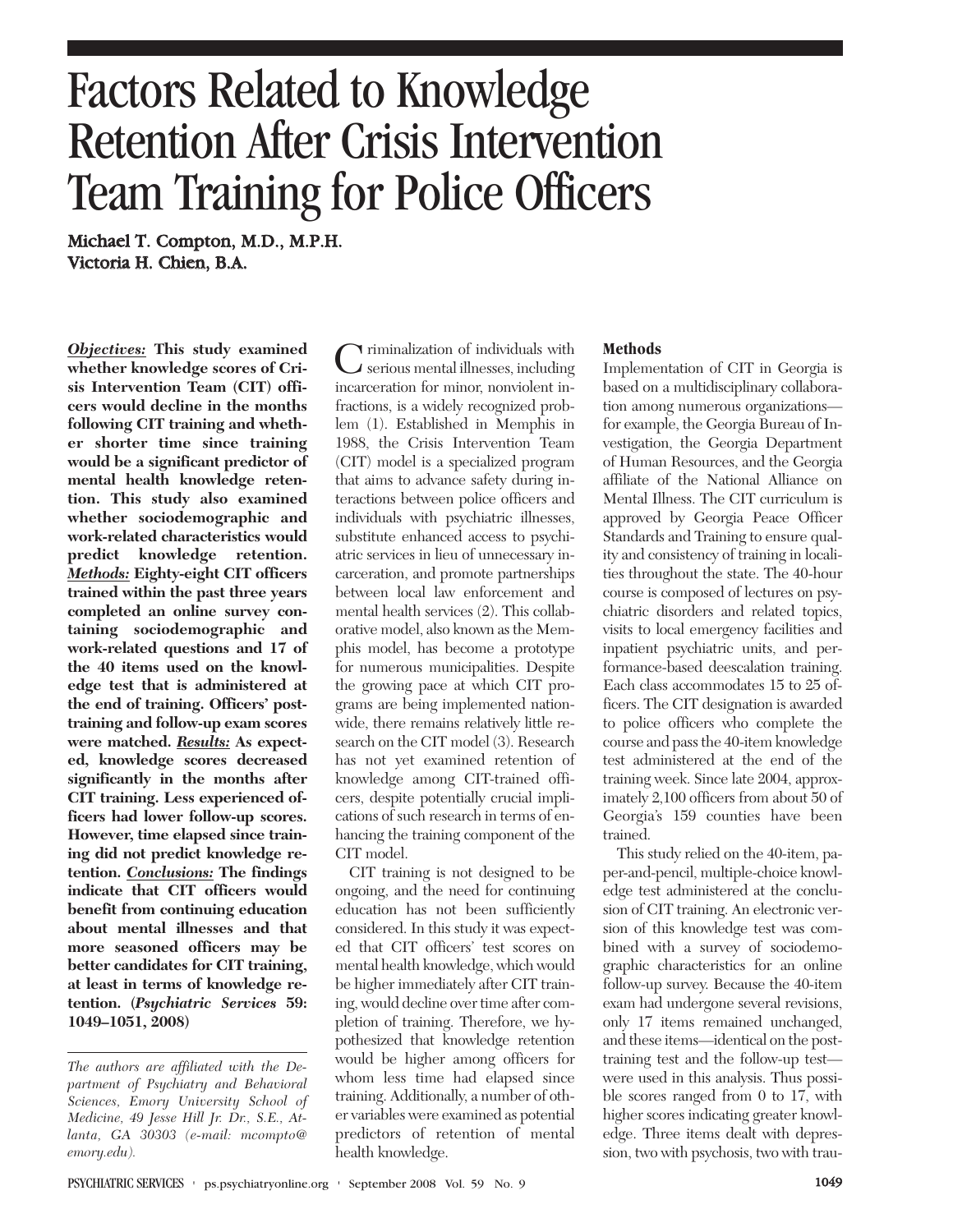ma and posttraumatic stress disorder, two with personality disorders, three with other mental illnesses, and five with miscellaneous issues—for example, responding to crisis situations and barriers to treatment. An online survey tool was used to distribute surveys to officers. Posttraining knowledge tests of officers completing the online survey were made available by the Georgia Public Safety Training Center.

E-mails about the study were sent to 1,198 officers, and at the close of the one-month online survey (May 2007), 203 responses were received. Among the officers completing the survey, the research team was able to match 88 (43%) follow-up tests with posttraining paper-and-pencil tests. The remainder of the online follow-up surveys could not be matched because of lack of identifying information on some posttraining tests, which were administered to ensure completion of the training and basic competency, rather than for research purposes.

The study was approved by the university's institutional review board, and all participants provided informed consent before completing the online follow-up survey. Bivariate statistical tests were conducted with SPSS version 14.0 and included paired-samples Student's t tests, independent-samples t tests, Mann-Whitney U tests, and Spearman correlations.

# **Results**

The mean age of the 88 officers was  $42.4\pm9.0$  years (range 24 to 63 years), and participants had worked as a police officer for an average of 14.7±8.7 years (range two to 35 years). As shown in Table 1, nearly three-fourths of officers were male, most self-identified as white or Caucasian, and most were married or living with a partner. Nearly all officers had completed some college or had graduated from college, and three-fourths earned more than \$40,000 annually.

A majority of officers (65 officers, or 74%) reported having volunteered for CIT training, whereas 23 (26%) reported that they were assigned to the training. Over three-fourths of officers (70 officers, or 80%) reported having had no additional mental health training, although 17 (19%) had received some additional training. Officers lived and worked in approximately 40 counties, both urban and rural.

Immediately after CIT training, the 88 officers had a mean test score of 16.7±.8 (range 12 to 17). At the time of the follow-up assessment, the mean score was  $14.7\pm1.9$  (range 8 to 17) (t=9.69, df=81, p<.001). Only five officers showed improvement in scores (two improved by 2 points, and three improved by 1 point). The mean difference from the posttraining test administration to the follow-up assessment

# *Table 1*

Sociodemographic characteristics of 88 police officers who had Crisis Intervention Team training and were tested for knowledge retention

| Characteristic                          | N  | $\%$ |
|-----------------------------------------|----|------|
| Gender, male                            | 64 | 73   |
| Race-ethnicity                          |    |      |
| <b>Black or African American</b>        | 25 | 28   |
| White or Caucasian                      | 62 | 70   |
| Hispanic or Latino                      | 1  | 1    |
| Marital status                          |    |      |
| Single and never married                | 14 | 16   |
| Married or living with a partner        | 58 | 66   |
| Separated, divorced, or widowed         | 16 | 18   |
| Highest level of educational attainment |    |      |
| Graduated from high school              | 6  | 7    |
| Some college                            | 43 | 49   |
| Graduated from college                  | 30 | 34   |
| Graduate training after college         | 9  | 10   |
| Total estimated yearly income           |    |      |
| $\leq$ \$40,000                         | 21 | 24   |
| \$40,001-\$60,000                       | 34 | 39   |
| $>$ \$60,000                            | 32 | 36   |

(computed by subtracting the followup score from the posttraining score) was  $2.0\pm1.8$  (range  $-2$  to 7). Officers completed the follow-up knowledge test an average of 46.1±34.4 weeks (range 0 to 117 weeks) after CIT training. Five officers who had taken the follow-up test less than one month after having completed CIT training were excluded from further analyses.

Seven potential predictors of mental health knowledge retention were examined: age, gender, level of educational attainment, years of police service, voluntary versus assigned to CIT training, past additional mental health training, and weeks from completing CIT training to the follow-up assessment. Of these, only one was a significant predictor—years of police service was inversely correlated with the difference between posttraining and follow-up knowledge test scores  $(\rho = -0.34,$ p=.005). When this variable was dichotomized based on a mean or median split, officers who had served two to 14 years had significantly greater declines in test performance  $(2.4 \pm 1.7)$ than those who had served 15 to 35 years (1.6±1.8) (z=2.27, p=.02). Knowledge scores immediately after CIT training were not correlated with years of service  $(\rho = .02, p = .89)$ , but follow-up scores were  $(\rho = .35, p = .004)$ . When the dichotomized variable was used, officers with less than 15 years of service had the same posttraining scores as those with 15 or more years of service (mean scores  $16.6\pm1.0$  and  $16.7\pm.7$ , respectively), but the less experienced officers had lower follow-up scores (mean score  $14.3 \pm 1.9$ ) than the more experienced officers (mean score  $15.2 \pm 1.6$ ) (t=2.17, df=74, p=.03).

# **Discussion**

Two key findings emerged from this preliminary study of mental health knowledge retention among CIT officers. First, as expected, knowledge scores decreased in the months after CIT training. Second, years of service as a police officer significantly predicted retention of knowledge, whereas other variables, such as age, educational attainment, and time since completion of CIT training, did not.

The decline in knowledge scores, although not particularly surprising, may have programmatic implications for